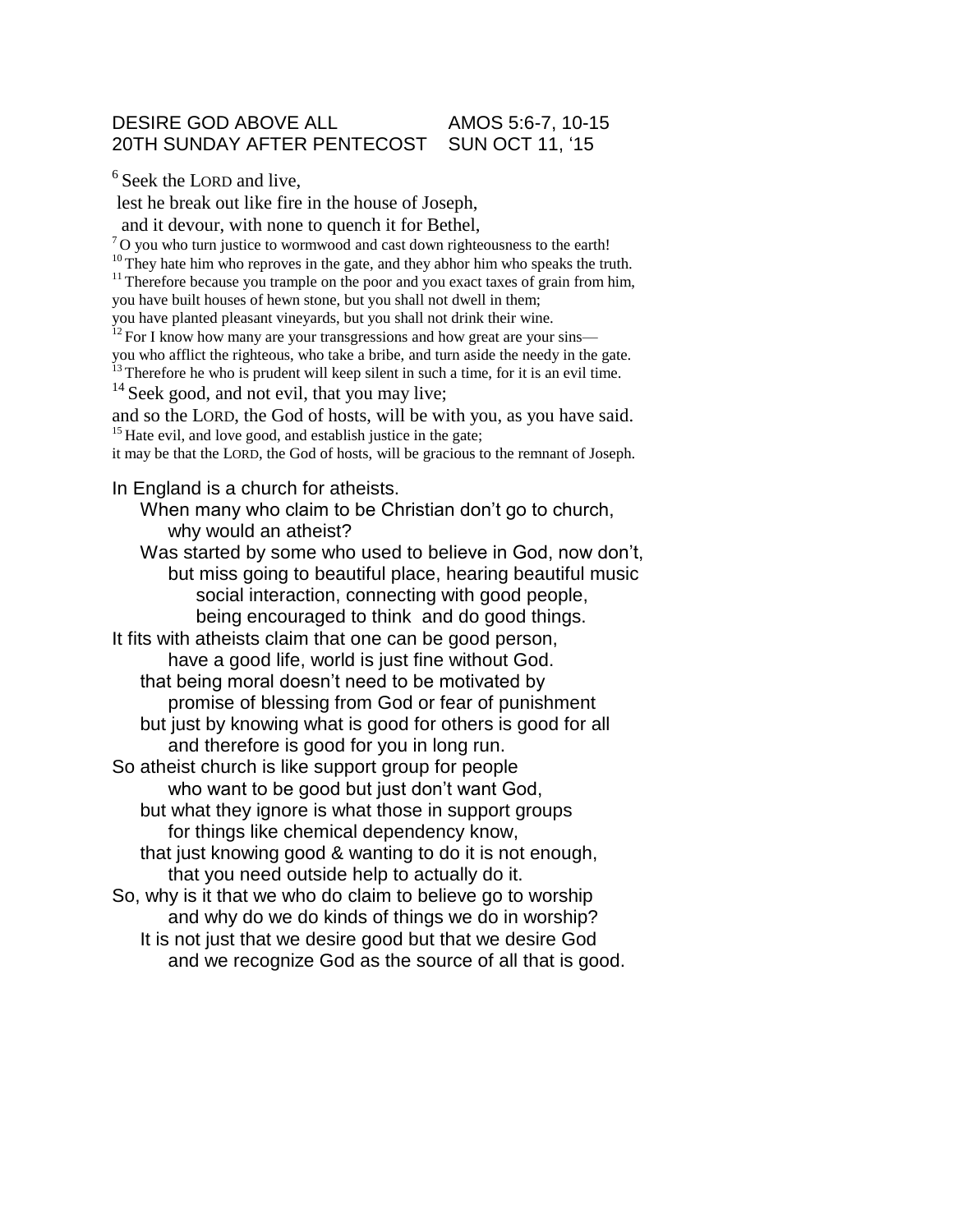## WE DO WHAT WE CAN TO GET WHAT IS GOOD. THERE IS NO TRUE GOOD WITHOUT THE TRUE GOD. WE HAVE GOOD BECAUSE GOD IS GOOD TO US.

WE DO WHAT WE CAN TO GET WHAT IS GOOD.

 $7^{\circ}$ O you who turn justice to wormwood and cast down righteousness to the earth!  $10$ <sup>10</sup>They hate him who reproves in the gate, and they abhor him who speaks the truth. <sup>11</sup> Therefore because you trample on the poor and you exact taxes of grain from him, you have built houses of hewn stone, but you shall not dwell in them; you have planted pleasant vineyards, but you shall not drink their wine.  $12$  For I know how many are your transgressions and how great are your sins you who afflict the righteous, who take a bribe, and turn aside the needy in the gate.  $13$ <sup>13</sup>Therefore he who is prudent will keep silent in such a time, for it is an evil time. If the prudent keep silent in such an evil time, why is prophet Amos being so outspoken? Amos speaks at time of divided kingdom, northern kingdom of Israel had broken off from Judah in south. Amos was from south but prophesied in the north. So why does he say these things? Because God sent him to and because no one would know these things otherwise. This was at time of greatest prosperity & power for Israel. Life was good and people see themselves as good. But Amos comes and says, no, you're not. People he speaks to like and want good things. living in nice houses, having good things to eat & drink, all at a good price having friends who think well of them, prosperous businesses where things go smoothly, government that protects their interests, freedom to do as they like, peaceful neighborhoods. These are good things. We desire these things. Political candidates these days know people want good jobs, low prices, government that works. People work hard to get these things & expect leaders to do what it takes to get these things.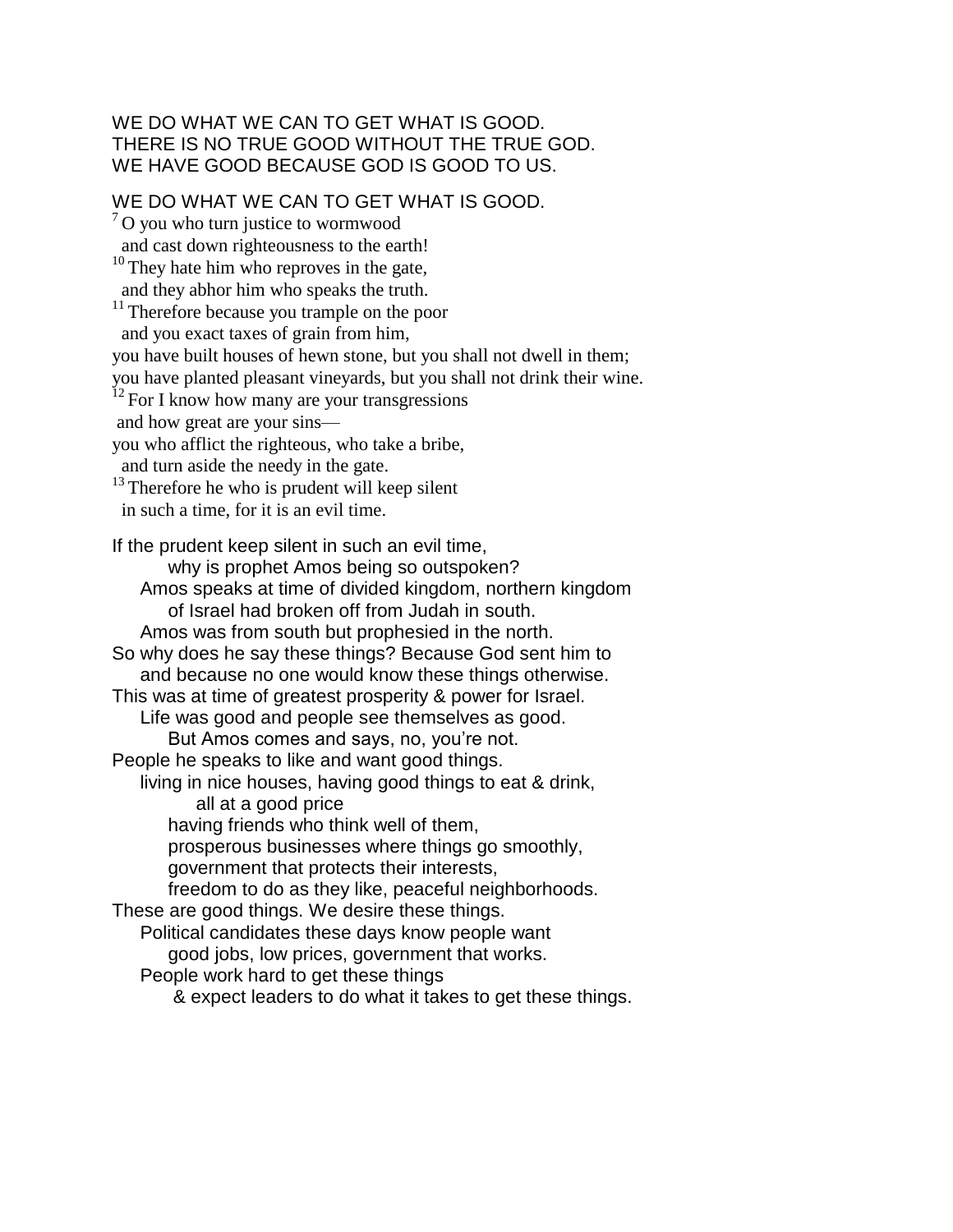But Amos comes & says society that looks so good on outside is rotten and decaying on the inside.

- People get good things they want by doing what is not good. Government works by actually bending its own rules and perverting true justice.
	- Those in power, claiming to promote what is good, use their positions to benefit themselves.
	- Business runs smoothly by being greased with bribes & the powerful take advantage of those not corrupt.
	- Good economy and cheap goods are at expense of poor who work for low wages & pay unfair taxes.
	- People insist on stubbornly doing just as they please but things seem peaceful because they hate those who expose problems or protest wrong & make them shut up.
	- So those who know what is good for them keep mouth shut and go along to get along.

Can we claim that none of this is true today?

We like to think of selves good people enjoying a good life but don't notice of how systems making life good for us tend to make life difficult for disadvantaged in world. how cheap food & clothing comes at expense of

low wages & poor conditions for those who produce it.

how cheap and abundant energy comes at expense of bad environment for those living where it is produced. how demanding our rights can trample rights of others. how our privileged position can make us feel & act

differently for those who didn't start where we did. We desire good things, but what is it we are to desire most?

Young man in gospel reading desired to be good.

He tried hard to keep the commandments.

He desired the kingdom of heaven.

But in the end he desired his possessions more.

Our problem is a spiritual problem

We need to desire not just the good things God can give us to use for our purposes

but to desire things God gives us to use for his purposes. Amos warns that the good gifts of God,

even justice, righteousness and peace, cannot endure when people desire the gifts but not God.

THERE IS NO TRUE GOOD WITHOUT THE TRUE GOD.  $6$  Seek the LORD and live,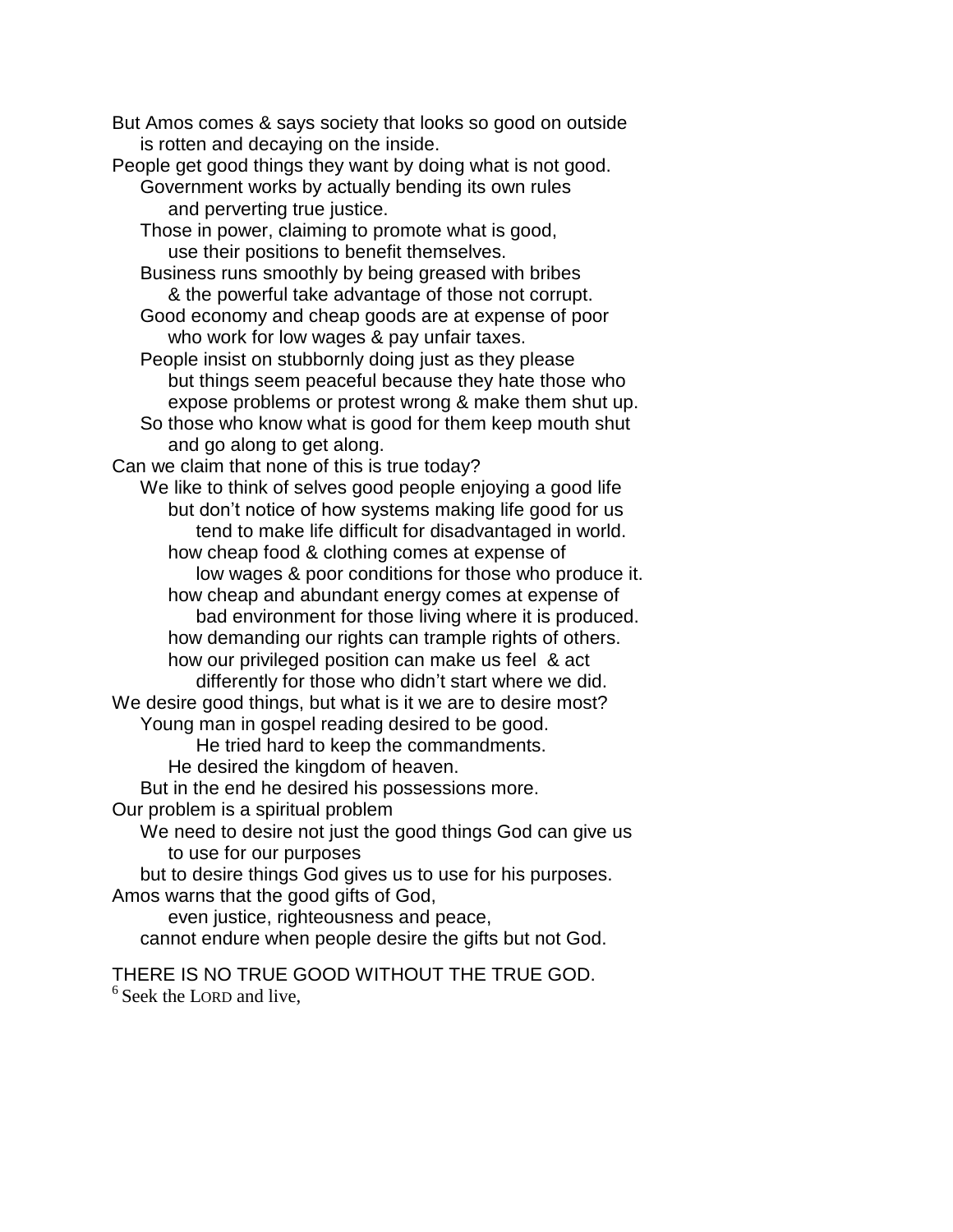lest he break out like fire in the house of Joseph, and it devour, with none to quench it for Bethel, <sup>14</sup> Seek good, and not evil, that you may live; and so the LORD, the God of hosts, will be with you, as you have said. Bethel, where Amos speaks this message, was place of worship for generation after generation. This is where Jacob, when running away from home, saw angels going up and down to heaven, so he named it Bethel, meaning house of God. When Rehoboam led north in breaking away from Judah, he wanted to keep people from going to capital, Jerusalem, for worship & so going back to king in Jerusalem, so he set up alternate worship just north of border in Bethel where people went through the motions of worship. He sought independence and prosperity at expense of true worship of God. As, Amos notes, he still claimed God was with them but although it was called Bethel, house of God, the real God wasn't home. Today too, people may come to see churches as places to find things they are seeking. Some come asking for money, thinking of churches as places where there will be kind, generous people. Some may seek other financial help, like programs that teach good ways to manage money, or other programs or counseling to help with family relationships or fears and worries or grief. some may come for fellowship, a place to find friends and the church can be a place to find all these things. But ultimately, help in all these areas comes not just from learning God's guidelines for doing these things but from learning to know God himself. As Jesus says to young man in gospel reading: no one is good but God alone. Like young man, many want to go to heaven, which is good, but why, looking forward to being friends or family? or desiring to be with God, which is what heaven is. Without God, nothing else good can endure or even matters. Amos warns hearers the nice houses, vineyards, etc. they worked hard for will not last.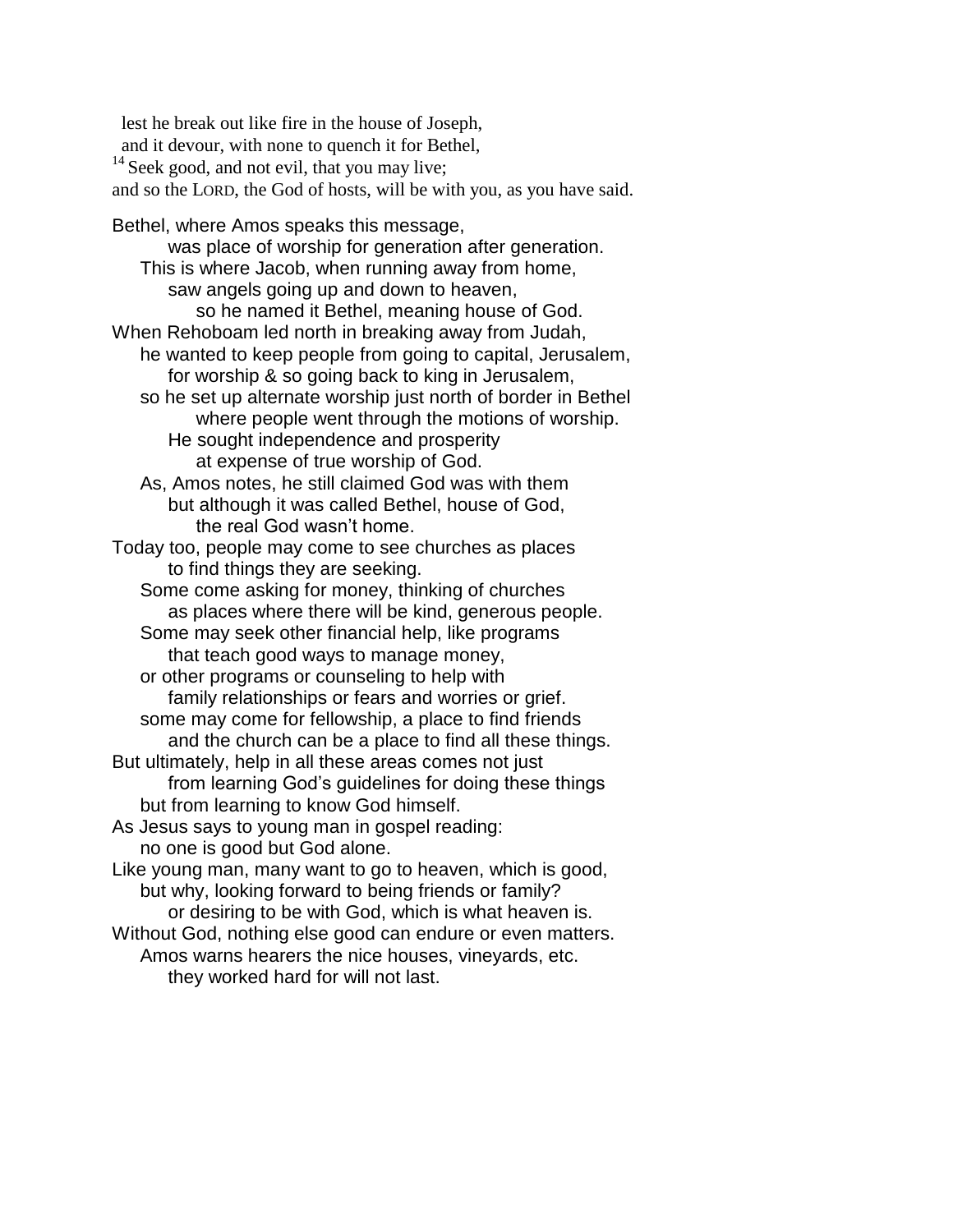True worship and right living starts with recognizing that everything good comes from God. But also with understanding why.

WE HAVE GOOD BECAUSE GOD IS GOOD TO US.  $15$  Hate evil, and love good, and establish justice in the gate; it may be that the LORD, the God of hosts, will be gracious to the remnant of Joseph. As I said, Amos is speaking to the nation that is called Israel because, in split with Judah, the 10 northern tribes broke off which was majority of Israel, and they kept the name. Two of the largest tribes were descendants of Joseph There is another reason for Amos to refer to Joseph. Remember how Joseph was abandoned in pit by brothers who had no pity on him? Amos uses term remnant of Joseph to refer to those in Israel who were the lowly and oppressed, abandoned leftovers, mistreated by their self-seeking fellow Israelites. But God cared about them and would be gracious, As God was gracious and had mercy on Joseph, who ended up as ruler of Egypt when brothers came during famine. He realized God was in control all along and let this happen to him as way to help his family, who had rejected him. This is how and why God helps us too: by being gracious to those who are lowly and needy. Jesus, despised and abandoned by his brother Israelites, died but was raised up again and now rules all things in order to accomplish God's plan to save all of us. He is the one who, (like in v. 10) speaks truth about our sins and reproves, calling all of us to repentance. He is the one (like in v. 7) who in place of justice, experienced wormwood and gall in our place but instead of casting righteousness down to the ground sends down his righteousness to the whole earth. by taking away our sins with his forgiveness. Although (v. 12) he knows our many sins, he chooses to keep silent about the evil when we are judged and declares us innocent. He (unlike v. 11) has built for us a heavenly home that will last and where we can live forever when what we desire most of all is God himself.